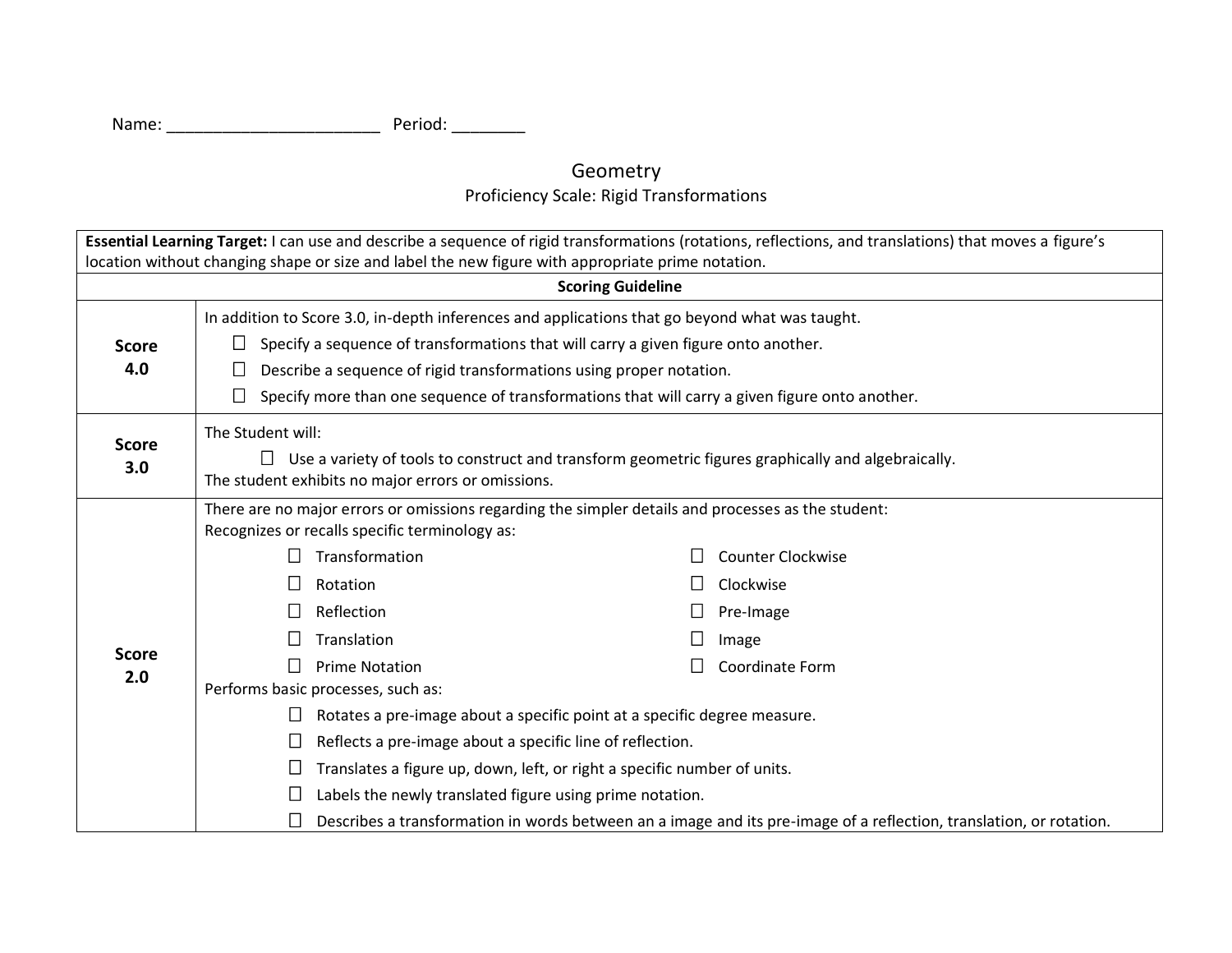## Proficiency Scale Self-Assessment & Reflection

| <b>Date</b> | Skill Level (1-4) | I Have a Strong Understanding Of | I Still Need To Work On |
|-------------|-------------------|----------------------------------|-------------------------|
|             |                   |                                  |                         |
|             |                   |                                  |                         |
|             |                   |                                  |                         |
|             |                   |                                  |                         |
|             |                   |                                  |                         |
|             |                   |                                  |                         |
|             |                   |                                  |                         |
|             |                   |                                  |                         |
|             |                   |                                  |                         |
|             |                   |                                  |                         |
|             |                   |                                  |                         |
|             |                   |                                  |                         |
|             |                   |                                  |                         |
|             |                   |                                  |                         |
|             |                   |                                  |                         |
|             |                   |                                  |                         |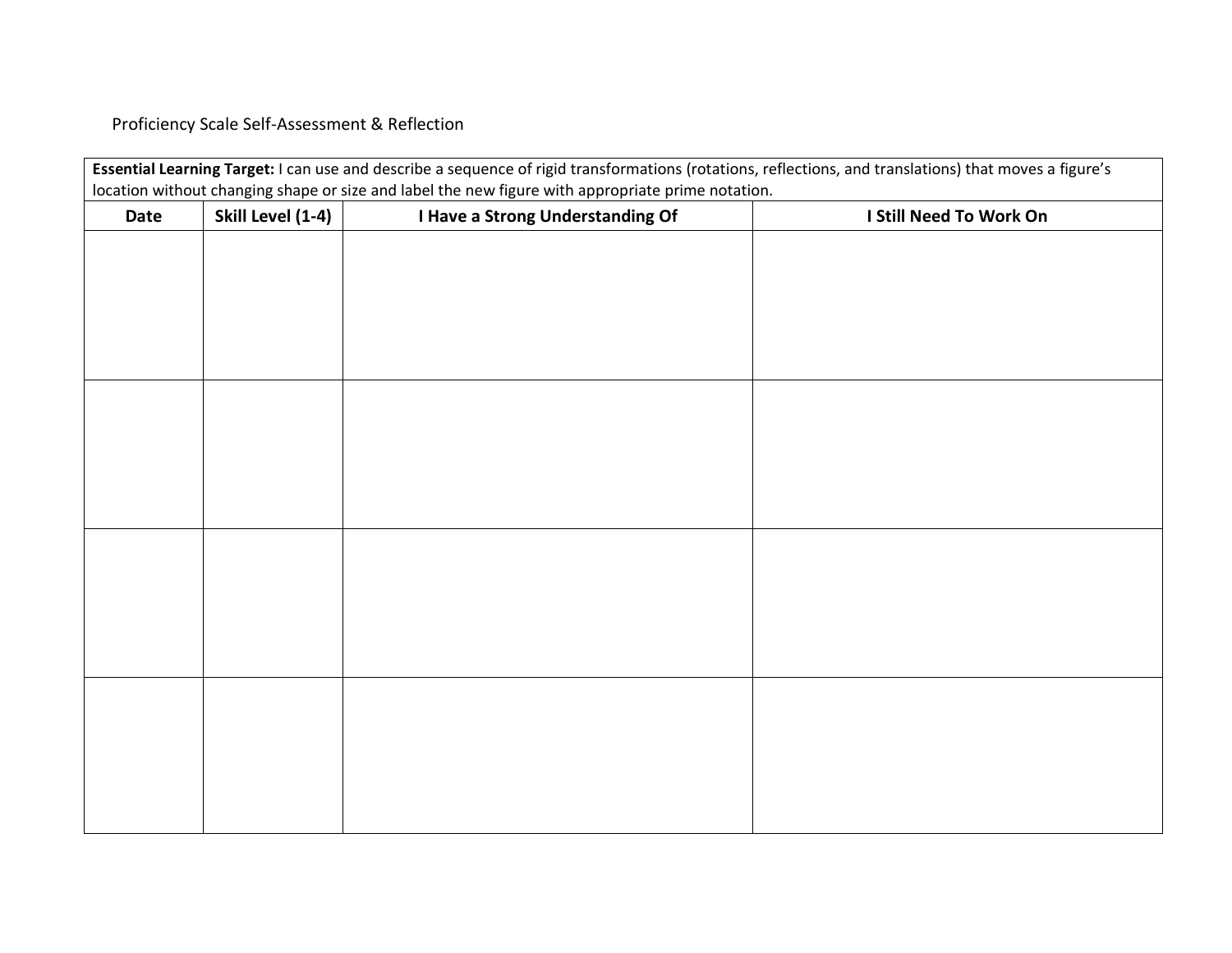| Name: | Period: |
|-------|---------|
|       |         |

## **Geometry** Proficiency Scale: Angle Relationships

**Essential Learning Target:** I can identify parallel or perpendicular lines and angle relationships and use their properties to create equations that describe their relationships.

|                     |                                                                                                                                                                                                                                                  |                                                                                                                                                                                                                                                                                                                                                                                                                                                                                                                                                                 | <b>Scoring Guideline</b> |                                                                                                                                                                                                                                                                                     |
|---------------------|--------------------------------------------------------------------------------------------------------------------------------------------------------------------------------------------------------------------------------------------------|-----------------------------------------------------------------------------------------------------------------------------------------------------------------------------------------------------------------------------------------------------------------------------------------------------------------------------------------------------------------------------------------------------------------------------------------------------------------------------------------------------------------------------------------------------------------|--------------------------|-------------------------------------------------------------------------------------------------------------------------------------------------------------------------------------------------------------------------------------------------------------------------------------|
| <b>Score</b><br>4.0 | In addition to Score 3.0, in-depth inferences and applications that go beyond what was taught.<br>Uses inductive and deductive reasoning to prove relationships among composite geometric figures and to solve multistep<br>$\perp$<br>problems. |                                                                                                                                                                                                                                                                                                                                                                                                                                                                                                                                                                 |                          |                                                                                                                                                                                                                                                                                     |
| <b>Score</b><br>3.0 | The Student:<br>Students will solve problems, proofs, and real world situations involving parallel lines, perpendicular lines, and the angle<br>relationships formed by the lines.<br>The student exhibits no major errors or omissions.         |                                                                                                                                                                                                                                                                                                                                                                                                                                                                                                                                                                 |                          |                                                                                                                                                                                                                                                                                     |
| <b>Score</b><br>2.0 |                                                                                                                                                                                                                                                  | There are no major errors or omissions regarding the simpler details and processes as the student:<br>Recognizes or recalls specific terminology as:<br>Parallel<br>Perpendicular<br>Triangle Angle Sum Theorem<br>Supplementary<br>Linear Pair<br>Complimentary<br>Performs basic processes, such as:<br>Determine if two lines are parallel, perpendicular, or neither.<br>angles, and complimentary angles and describe their relationship both verbally and algebraically.<br>Use the triangle angle sum theorem to solve for missing angles in a triangle. |                          | Transversal<br><b>Corresponding Angles</b><br><b>Alternate Interior Angles</b><br><b>Consecutive Interior Angles</b><br><b>Vertical Angles</b><br>Adjacent<br>Identify alternate interior angles, consecutive interior angles, corresponding angles, vertical angles, supplementary |